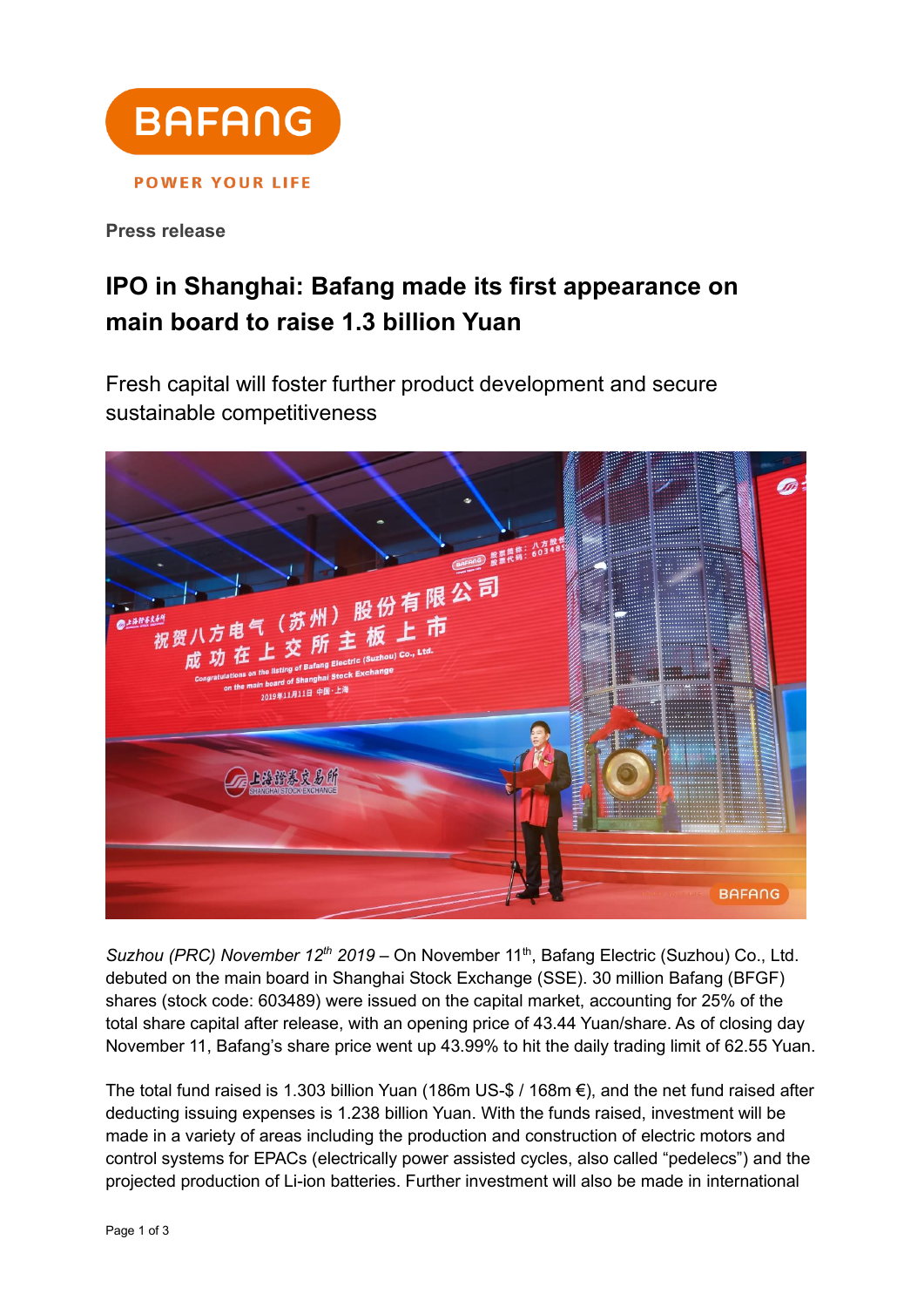

marketing projects, replenishing the working capital and in the company's technical center (R&D department) located at its headquarter.

"Bafang's goal is to produce innovative and high-quality products for our customers that make a tangible contribution to their riding comfort," said Chairman and Managing Director Qinghua Wang. "After the completion of this equity investment project, Bafang's production capacity of mid and hub motor systems for all kinds of pedelecs will be significantly increased. The global marketing network will be further developed, which is conducive to improving the company's market share and brand influence. At the same time, our technical center will carry out targeted research & development and constantly improve the technical level of EPAC-related electric system products."



## **About Bafang**

Bafang, one of the leading manufacturers of e-mobility components and complete e-drive systems, has been developing and producing components and complete systems for electric vehicles since 2003. Bafang is listed at the Shanghai Stock Exchange (603489.SS).

The company focuses on all global e-mobility trends of the future: for EPACs, e-scooters or for public bike sharing schemes. The company owns two private brands – 'Bafang' and '8Fun' – and more than 100 domestic and foreign independent intellectual property rights. In China, Bafang has obtained the qualification of "National High-tech Enterprise". Bafang also offers